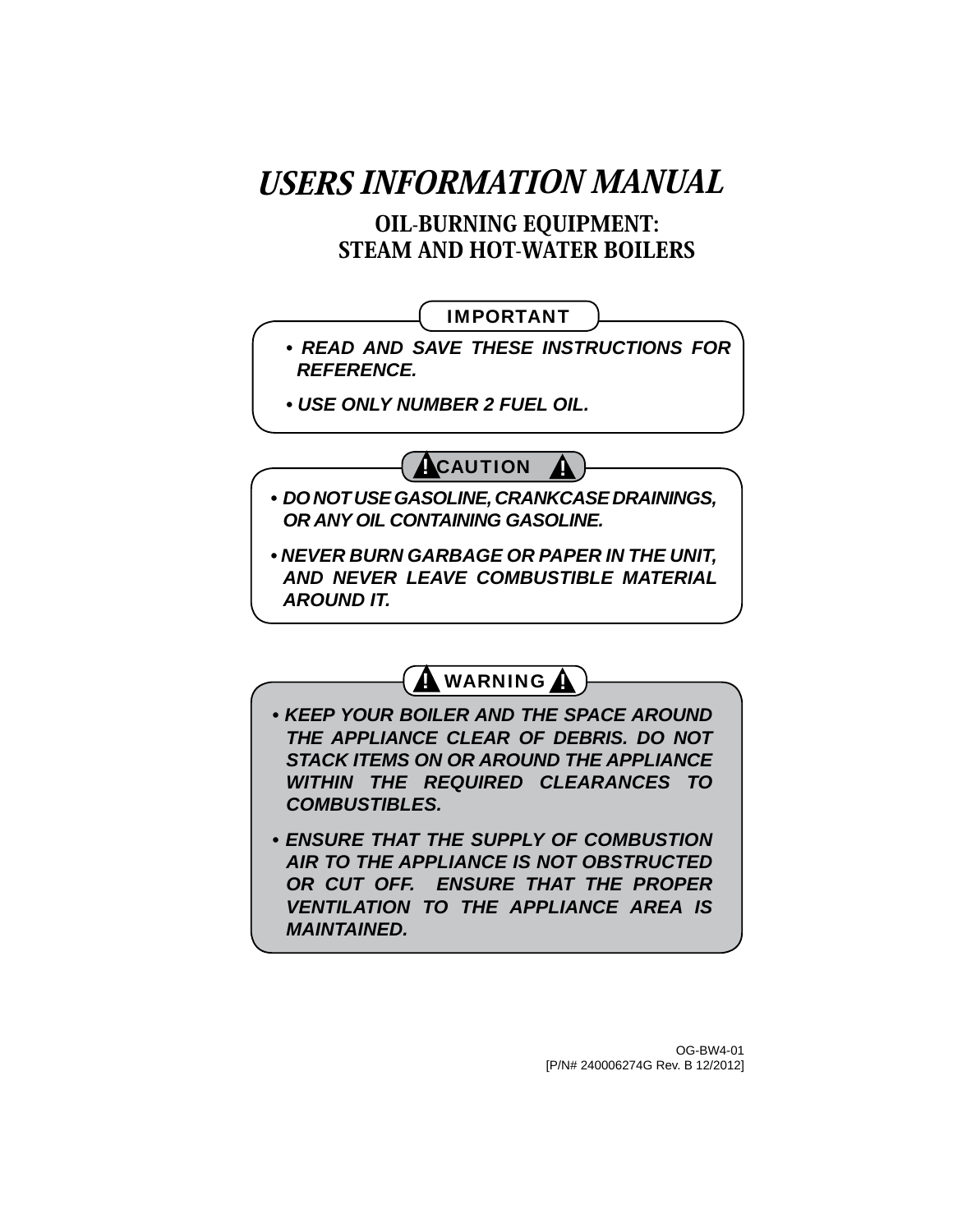#### INSTRUCTIONS TO OBTAIN PROPER OPERATION OF THE BOILER



Instruments are the only reliable method to determine proper air adjustments. An improperly adjusted burner causes soot and high fuel bills because of incomplete combustion of the fuel oil. This in turn may require excessive boiler maintenance, service costs, and in some instances, house cleaning or redecorating. A competent service mechanic should be consulted to make the proper adjustments with a smoke tester, CO $_{\tiny 2}$  indicator and draft gauge. Bacharach or Dwyer test kits include these instruments.

A 1/4" diameter slot is provided in the inspection cover plate to take draft readings in the combustion chamber. A ¼" diameter hole will be required in the flue pipe between the boiler and barometric damper (if used) to take draft,  $\mathsf{CO}_2^{}$ , smoke and temperature readings. Adjust air shutter on oil burner to obtain a "trace" of smoke. Measure CO $_{\textrm{\tiny{2}}}$  at this point. Increase air adjustment to lower CO<sub>2</sub> approximately one (1) percent. Check to ensure zero (0) smoke and correct draft is obtained for the unit installed (reference the Boiler Installation Manual for correct draft settings). If the proper draft can not be maintained, changes and/or modifications may be required in the venting, chimney or combustion air supply.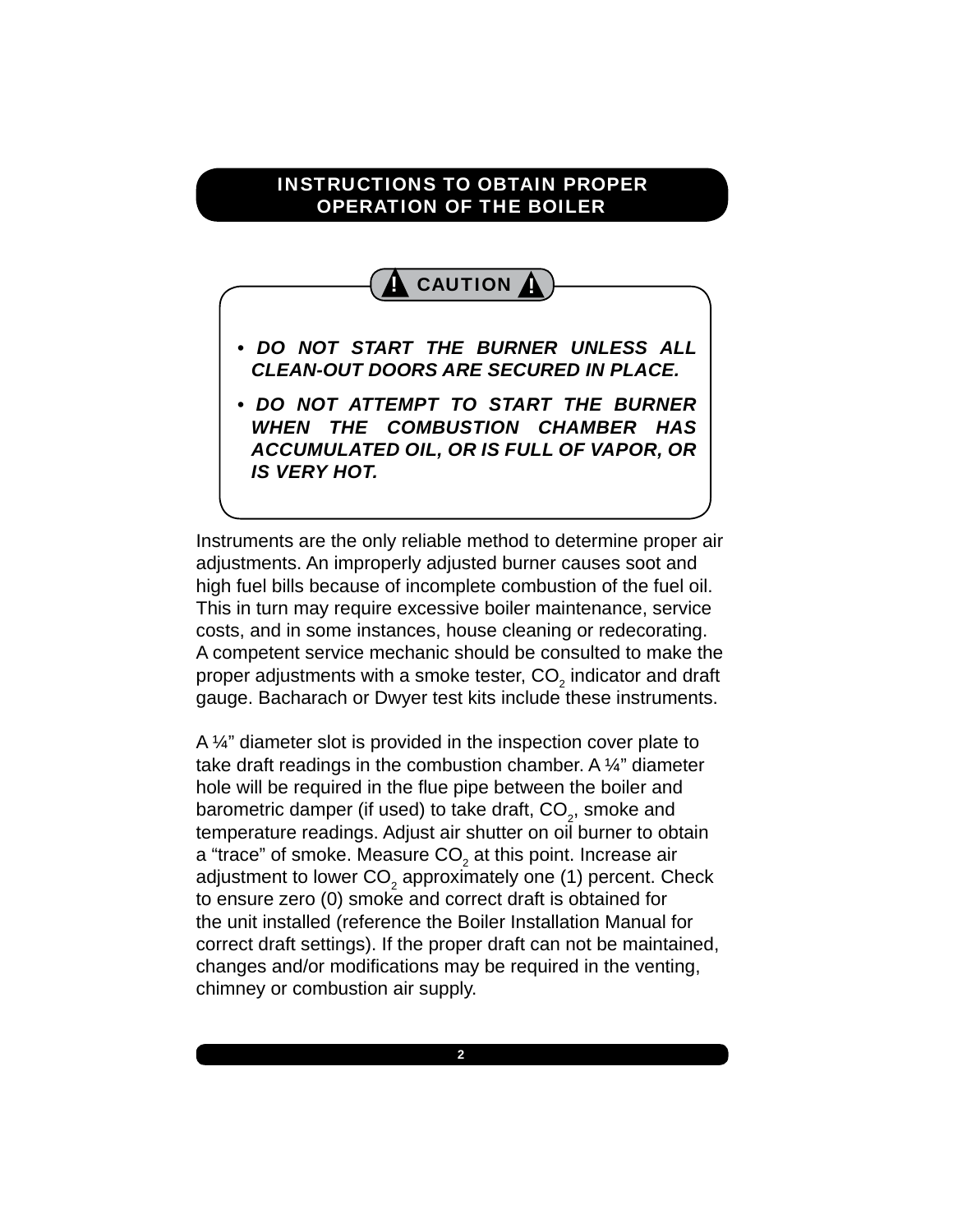### SHUTTING DOWN THE BOILER FOR EXTENDED PERIODS OF TIME

# **!** CAUTION **!**

*ALWAYS KEEP THE OIL SUPPLY VALVE SHUT OFF IF THE BURNER IS SHUT DOWN FOR AN EXTENDED PERIOD OF TIME.*

- Always turn off electrical power to the boiler via the field installed fused disconnect switch if the boiler is shut down for an extended period of time.
- When restarting the boiler from an extended shutdown, follow the Operating Instructions in the Installation Manual and Operating Instructions.

# GENERAL MAINTENANCE DURING OPERATION

The following preventative maintenance should be performed by a qualified service technician annually prior to the heating season.

Preventative maintenance of an oil fired boiler reduces operating costs. The boiler and vent pipe should be inspected for accumulation of soot or scale deposits periodically but at least once every year before the start of each heating season. When soot is present on the section walls and flue ways, improper combustion will result, causing additional sooting and

scaling until flue ways are completely closed.

Periodic inspection and tightening of the tank-less heater/cover plate bolts, if applicable, will reduce the risk of leaks.



*ALWAYS DISCONNECT POWER TO THE BOILER WITH THE EMERGENCY POWER ISOLATION SWITCH WHEN SERVICING THE BOILER. THE EMERGENCY POWER ISOLATION SWITCH IS FIELD INSTALLED AND SHOULD BE WITHIN 5 FEET OF THE BOILER.*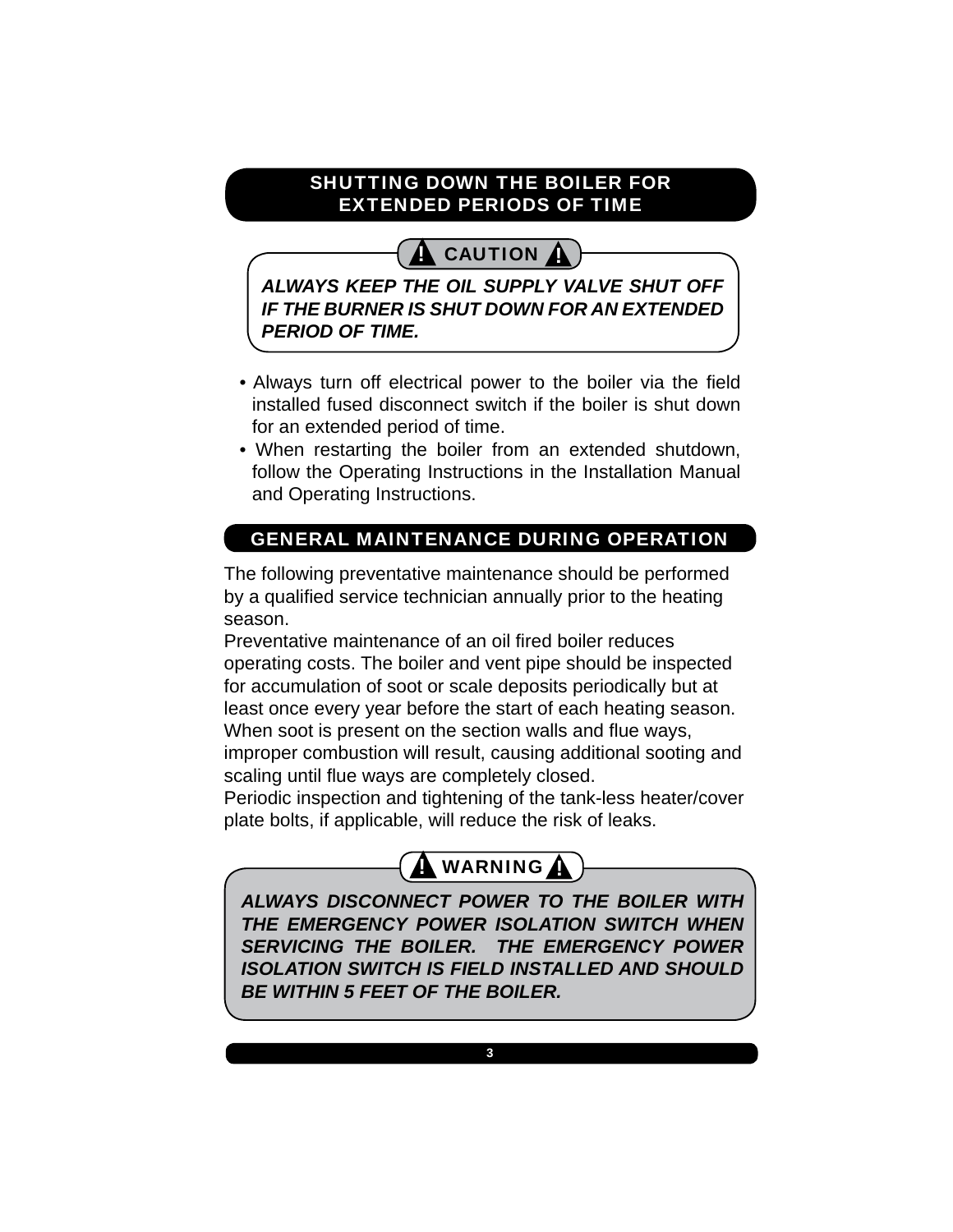#### OIL BURNER MAINTENANCE

- 1. *Oil Burner Motor* Refer to burner manual provided with boiler.
- 2. *Fuel Filter* Replace to prevent contaminated fuel from reaching nozzle. Partially blocked fuel filter can cause premature failure of fuel pump.
- 3. *Fuel Pump Unit* Replace pump screen and clean pump unit to maintain fuel delivery to nozzle.
- 4. *Ignition Electrodes* Clean and adjust per manufacturer's recommendations, to maintain reliable ignition of oil.
- 5. *Nozzle* Replace to maintain safe and reliable combustion efficiency. Replace with nozzle as required in charts located in this manual
- 6. *Fan and Blower Housing* Must be kept clean, free of dirt, lint and oil to maintain proper amount of air fuel requires to burn.
- 7. *Check Final Burner Adjustments.*

#### BOILER CLEANING INSTRUCTIONS

- 1. Shut off all electrical power to the boiler/burner and shut off fuel supply
- 2. Remove vent pipe from top of boiler. Inspect pipe and chimney for signs of corrosion and deterioration. Clean out base of chimney. If vent pipe shows any signs of corrosion or deterioration, replace it immediately. If chimney damage or deterioration is discovered, contact a service technician.
- 3. Remove top jacket panel screws (5), brass wing nuts (2) holding flue collector top, and flue collector top. Inspect gasket on underside of flue collector and replace as necessary.
- 4. Before beginning to clean flue passageways, insure combustion chamber blanket is covered. If blanket is not covered prior to cleaning, replace blanket once cleaning is completed.
- 5. With access to flue passageways, remove soot from fireside surfaces by brushing diagonally through flue passages (see drawing below). Brushing can be made easier by cutting end of flue brush off and inserting it into drill. When brushing, take care to not damage target wall with flue brush or to damage the combustion chamber with the flue brush.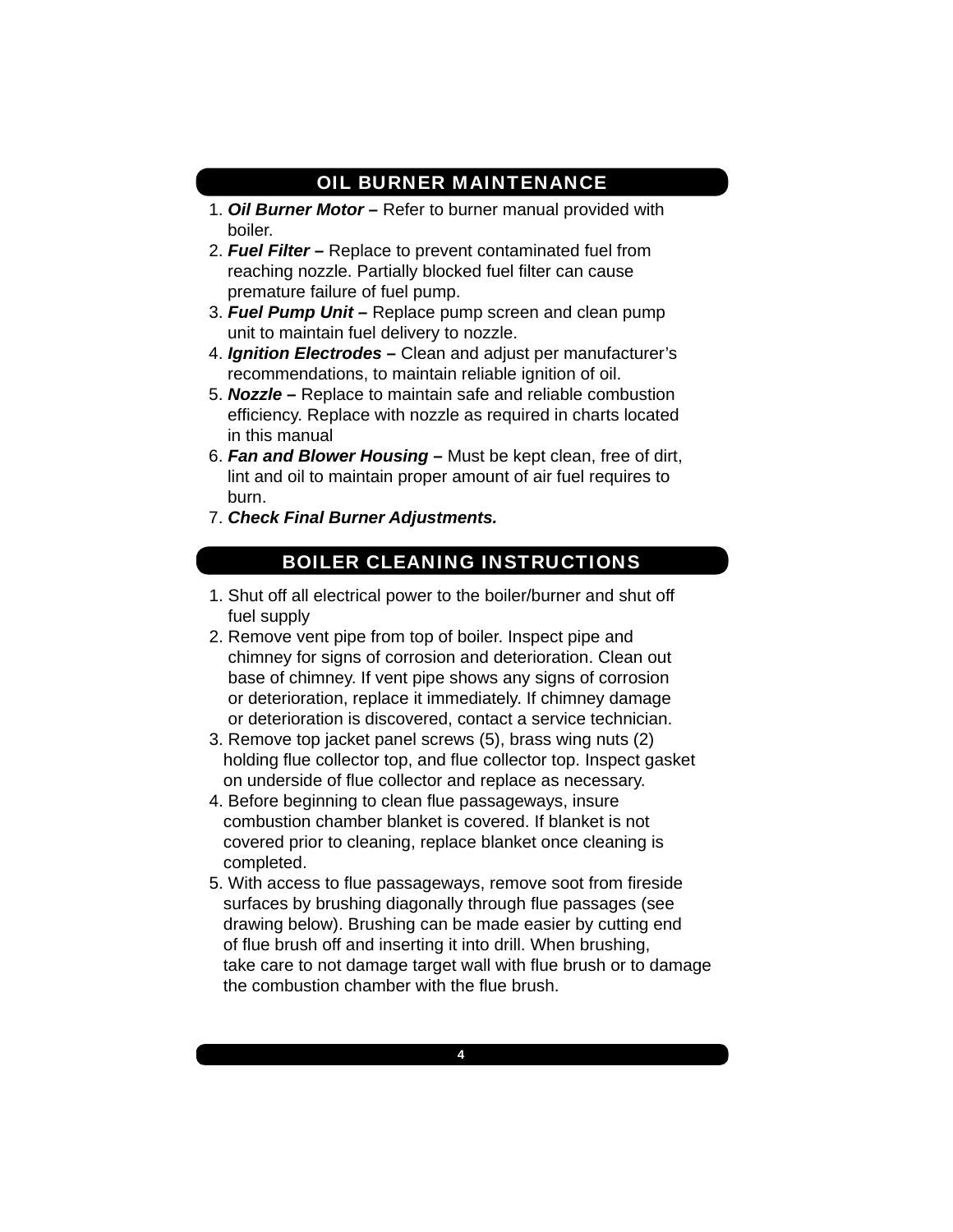#### BOILER CLEANING INSTRUCTIONS

- 6. Carefully vacuum soot accumulations from combustion chamber area, take care to not damage any of refractory or blanket insulation. To gain access to combustion chamber first check that shut off valve on fuel oil line is closed and disconnect fuel oil line. Open swing door by removing whiz lock nut holding door shut.
- 7. Inspect target wall, fire door refractory, and combustion chamber blanket (when included) for cracking and deterioration. If there are signs of cracking or deterioration, replace refractory or blanket before reassembling burner / front plate.
- 8. Inspect door's braided gasket for wear and damage. Replace when necessary with braided gasket of same material and size.
- 9. Use caution when vacuuming in the chamber area. Damage to chamber could result.
- 10. Reinstall the burner.
- 11. Reinstall the flue collector.
- 12. Reinstall top jacket panel. Reconnect flue pipe.
- 13. Reconnect electrical and fuel supplies.
- 14. Fire burner, check for proper combustion using combustion test equipment, make adjustments as necessary.
- 15. Verify all safety controls and operating controls are functioning properly.

#### INSTRUCTIONS FOR BLOW DOWN OF A STEAM BOILER

Before blowing down the boiler, fill it to the water line. Turn in burner and allow five pounds of steam pressure to build up. Run a temporary connection from one of the drain valves to a nearby sewer. Connect to a drain valve on the opposite end of the boiler from the feed water inlet, if possible. Shut off the oil burner, open drain valve and blow down the entire contents of boiler.



*WATER WILL BE BOILING HOT.*

**5**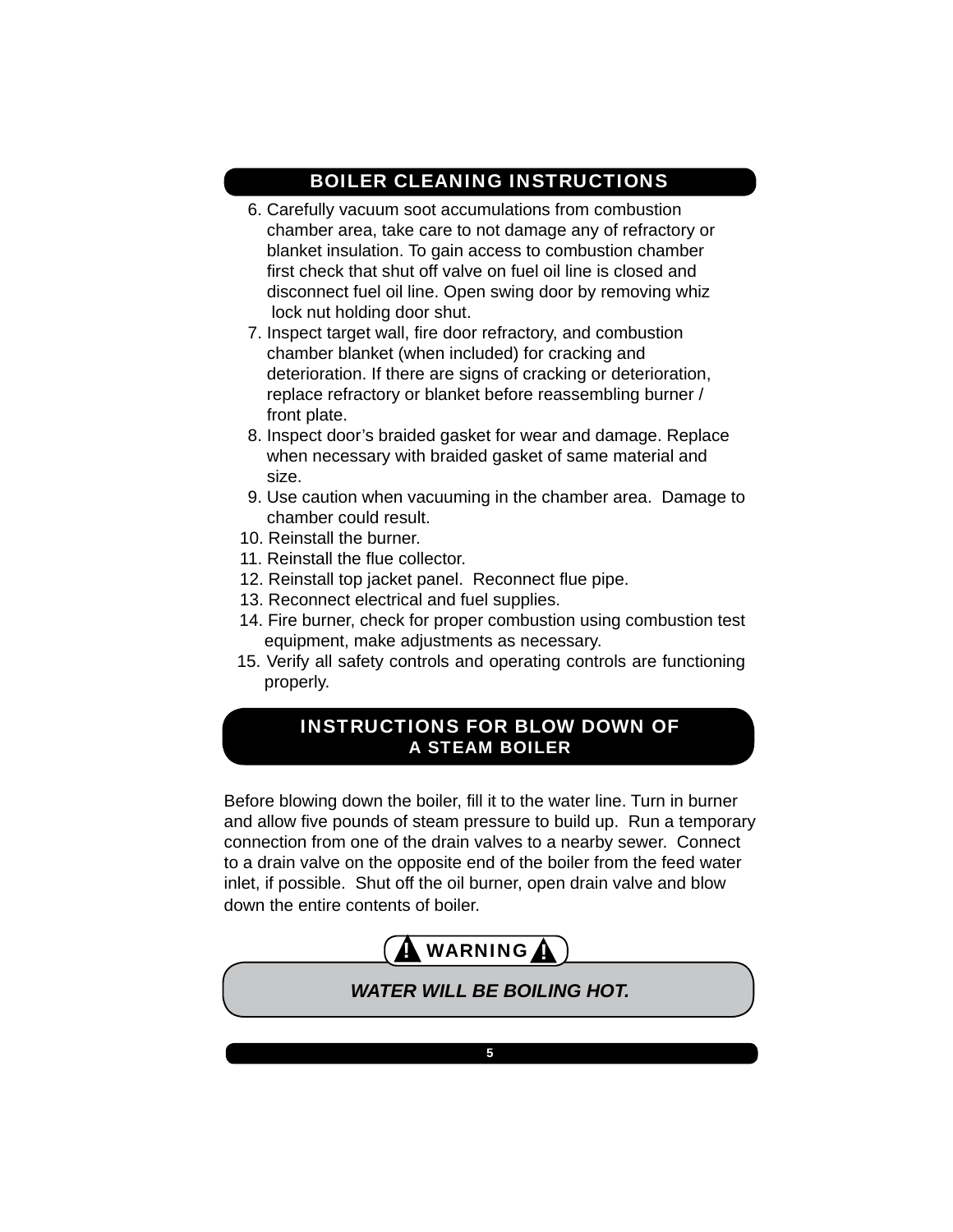## USERS INFORMATION MANUAL

Allow boiler to thoroughly cool and slowly refill to water line. Repeat as many times as required until blow off water is clear. Owner should blow down boiler at least once each month of the heating season.

Contact a qualified service technician before remodeling, for annual service/maintenance, before extended periods of shutdown, and before start-up.



*DO NOT TAMPER WITH THE UNIT OR CONTROLS – CALL YOUR QUALIFIED SERVICE TECHNICIAN.*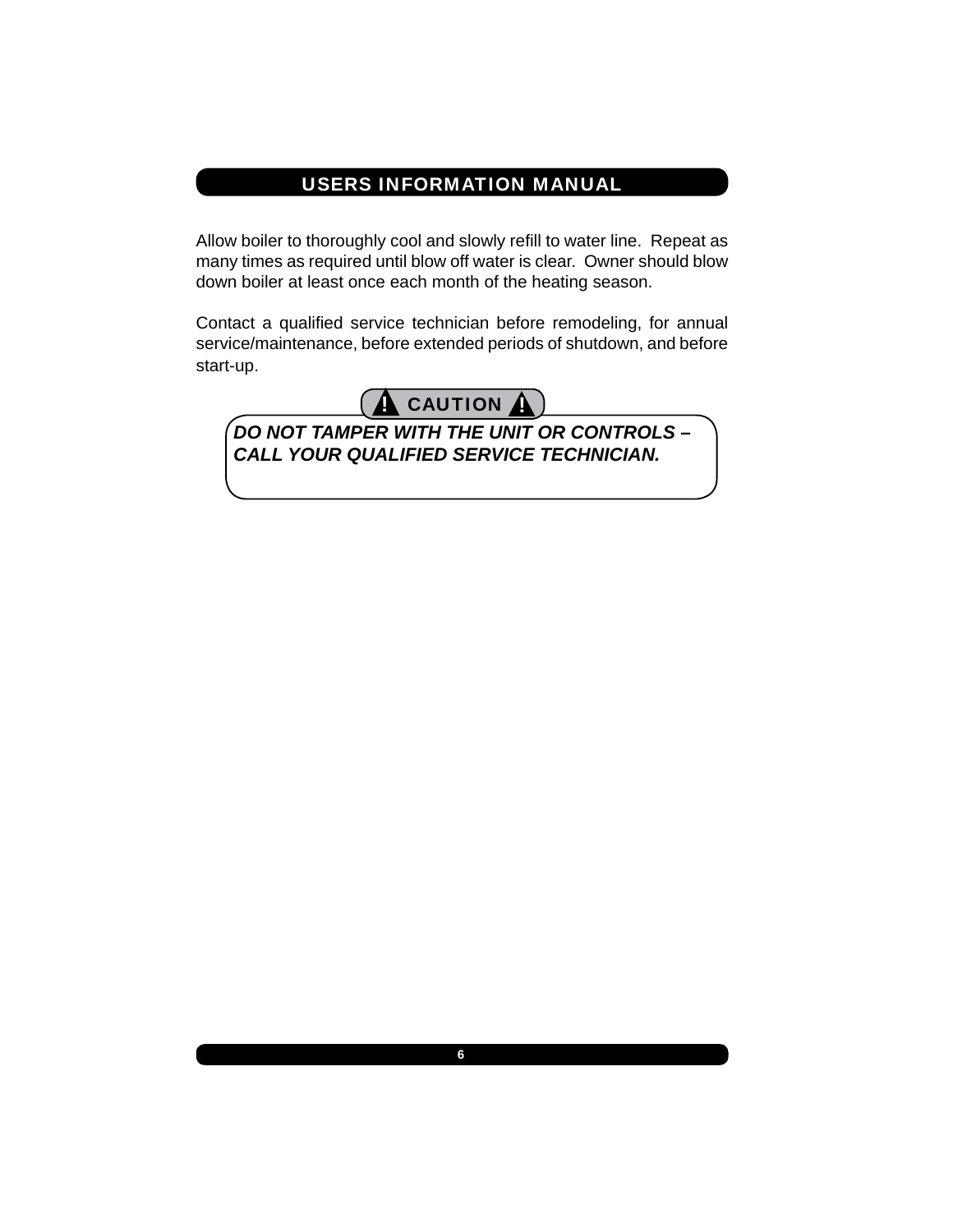### Service Personnel Information

Telephone Number: \_\_\_\_\_\_\_\_\_\_\_\_\_\_\_\_\_\_\_\_\_\_\_\_\_\_\_\_\_\_\_